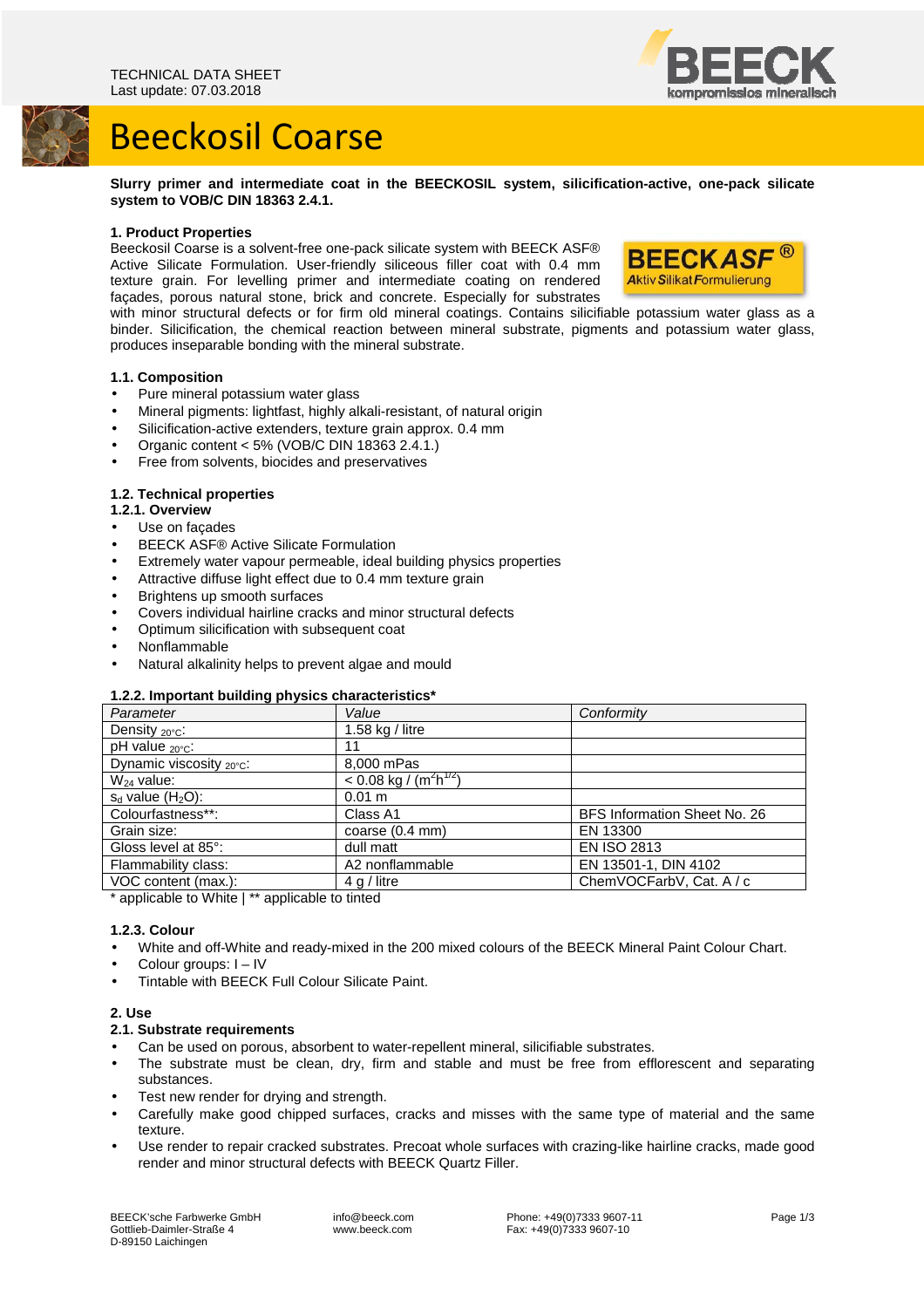

# Beeckosil Coarse

- Use Beeckosil Coarse on surfaces with individual hairline cracks and minor structural defects as well as to brighten up smooth surfaces.
- Gently clean pressure-sensitive surfaces.
- Prepare algae infested façades with BEECK Fungicide according to the factory specifications.
- Ensure uniform substrates and careful application without grain pockets on high-quality, visually critical surfaces and in glancing light.
- Always try out on a test area of the paint system under on site conditions on critical and visually high-quality surfaces.

## **2.2. Brief information on the standard system**

- Primer and possible intermediate coat with Beeckosil Coarse, white or tinted. Same colour topcoat with Beeckosil Fine.
- Use BEECK Fixative to thin and optimally adjust Beeckosil Coarse to the substrate and use.
- Use BEECK Silane Primer, BEECK Quartz Filler and / or BEECK Bonding Coat Fine / Coarse to apply a primer coat to critical surfaces as required.

## **2.3. Substrate and preparatory treatment**

• **Lime render (PI/CSII), lime-cement render (PII), cement render (PIII):** 

Check drying and strength of render. Use BEECK Etching Fluid to remove sinter skin on solid render, or grind off. Do not etch thin coat renders and composite systems (for example, ETICS). Prime absorbent render with BEECK Fixative, thinned with 2 parts water. Flow coat renders with surface sanding but which are still firm with 1 part BEECK Fixative and 5 parts water until saturated. Check pure air-lime renders for stability.

• **Concrete, fibrated cement:**  Use high pressure cleaner and BEECK Formwork Oil Remover according to the factory specifications to clean concrete pore-deep and to remove any residual release agent, and then rinse with plenty of clean water. Prime with BEECK Fixative, thinned with 2 parts water. Coat the whole of all made good surfaces with BEECK Quartz Filler. Prime fibrated cement with BEECK Silane Primer and BEECK Bonding Coat Fine / Coarse, try out on a test area.

## • **Natural stone, brick, calcium silicate masonry, aerated concrete:**

Clean thoroughly, check for moisture damage and efflorescence (e.g. salt edges, iron salts) and make good defective joints and bricks. Preset absorbent substrates with BEECK Fixative, thinned with 2 parts water. Flow coat weakly efflorescent substrates and aerated concrete with BEECK Silane Primer. Use BEECK Quartz Filler as required.

• **Existing coats, synthetic resin render, external thermal insulation composite systems (ETICS):** 

- Thoroughly clean old mineral coatings and brush off. Remove cracked, less adherent and film-forming old coats as pore deep as possible. Check remaining coats for adhesion, firmness and intactness. Clean firmly adhering matt coatings and renders. Use BEECK Fungicide according to the factory specifications to prepare surfaces infested with algae. Prime absorbent, chalking and crumbling surfaces with BEECK Fixative, thinned with 2 parts water. BEECK Bonding Coat Fine/Coarse can be used for a highly adherent white primer coating. In case of hairline cracks or minor structural defects, roughly precoat the whole surface of the façade with BEECK Quartz Filler or Beeckosil Coarse. Prepare a test area first. Due to the heating effect, use only light colours with lightness value (LV) > 40 on external thermal insulation composite systems (ETICS). Clean pressure-sensitive surfaces carefully.
- **Unsuitable substrates** are horizontal or sloping surfaces exposed to the weather, less stable, efflorescent surfaces and non-alkali-resistant substrates such as wood-based materials (MDF, OSB), clay or loam, gypsum, and plastics as well as non- firm and plasto-elastic coatings.
- **Defective substrates** require a differentiated approach. Apply a renovation render to damp, salt contaminated surfaces and base areas, and treat the whole surface with BEECK Quartz Filler.

## **2.4. Application instructions**

## **2.4.1. General information**

Check substrate suitability as required (see 2.1 and 2.3). Pay particular attention here to the absorbency, strength and texture of the respective substrate. Try out on a test area before using on high quality and critical surfaces. Ensure that the product is used by qualified persons only.

- Carefully cover surfaces that are not to be treated especially glass, ceramics, window sills, expansion joints, lacquers and anodic coatings – and protect them from splashes.
- Provide personal protective equipment.
- Only use containers from the same production batch to coat self-contained areas.
- Ensure sufficient qualified workers and smooth, uninterrupted coating process.
- Stir Beeckosil Coarse uniformly with a powered mixing paddle before use.
- Add BEECK Fixative to Beeckosil Coarse to make it optimally coatable.
- Do not use in wet conditions, if there is a risk of frost, on hot surfaces or in the blazing sun.

BEECK'sche Farbwerke GmbH Gottlieb-Daimler-Straße 4 D-89150 Laichingen

 info@beeck.com www.beeck.com

 Phone: +49(0)7333 9607-11 Fax: +49(0)7333 9607-10